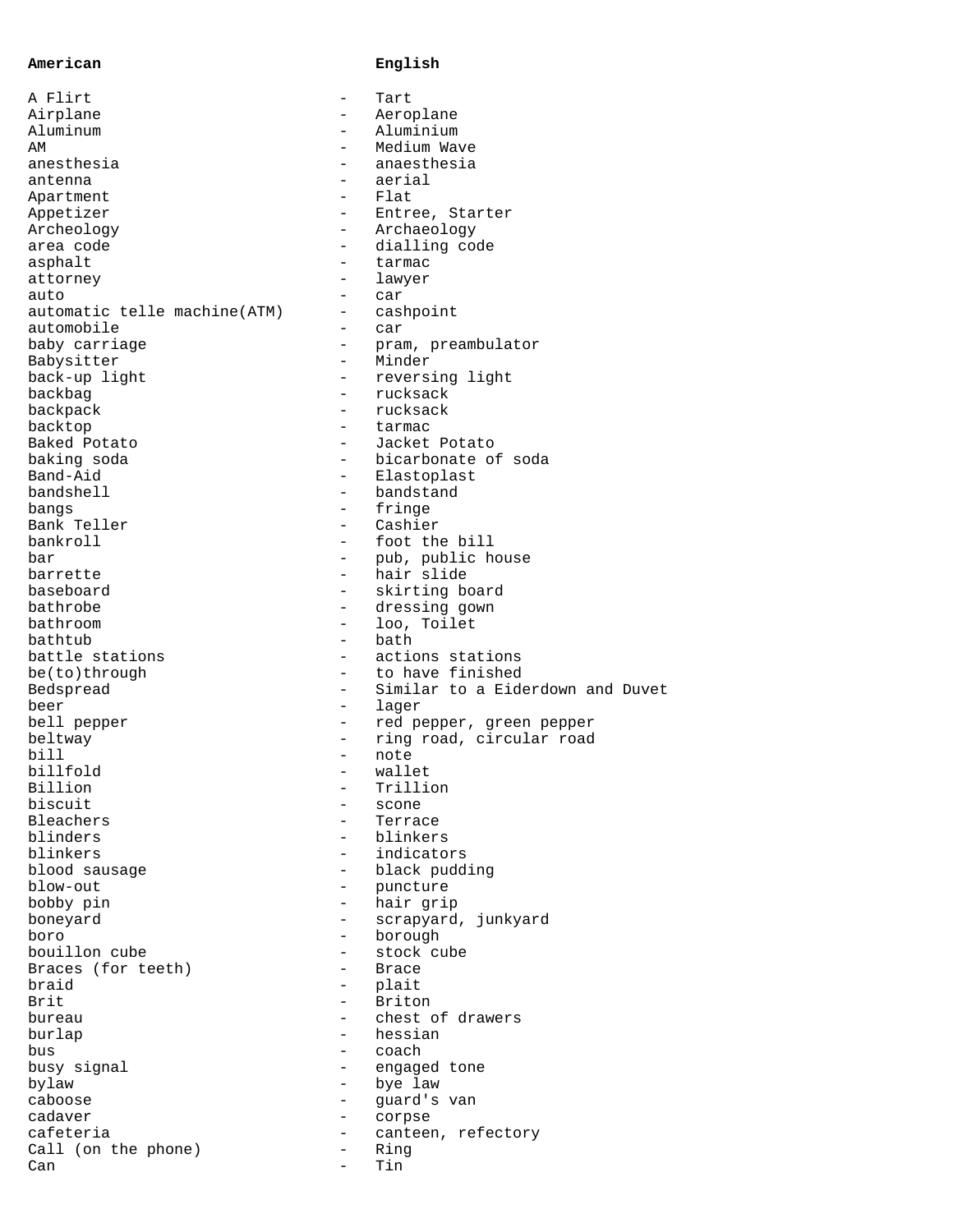Candy **-** Sweets car(railwroad) - carriage caravan - convoy cart - trolley Catalog - Catalogue<br>
cattle guard - Catalogue<br>
- Cattle gr cattle guard  $\begin{array}{ccc} \text{cattle grid} \\ \text{cell phone} \end{array}$  - cattle grid cell phone<br>
cellular phone<br>
- mobile phone<br>
- mobile phone - mobile phone center  $\overline{\phantom{a}}$  centre Cents - Pence Chapstick - Lip Balm check - cheque Checkers - Draughts checking account  $\begin{array}{ccc} - & - & \text{current account} \\ - & & \text{settee} \end{array}$ chesterfield - setteen - setteen - setteen - setteen - setteen - setteen - setteen - setteen - setteen - setteen - setteen - setteen - setteen - setteen - setteen - setteen - setteen - setteen - setteen - setteen - setteen chicory - endive<br>Chief Executive Officer(CEO) - managing director(MD) Chief Executive Officer(CEO) -<br>chifforobe chifforobe  $\qquad \qquad -$  gentleman's wardrobe Chips - Crisps<br>Cigarette - Fag Cigarette city - town - fitted wardrobe<br>- Wardrobe Closet (bedroom) closing out - closing down - clothes peg Clumsy - Cackhanded coach(train) - economy collect call  $\qquad \qquad \qquad -$  reverse charge call Color - Colour - public convenience, toilet<br>- quilt, eiderdown comforter - quilt, eiderdown<br>
Commercial - Advertisment Commercial - Advertisment<br>
Cookie - Biscuit Cookie - Biscuit<br>Cotton Candy - Candy F. - Candy Floss Cracker - Savoury biscuit<br>
Crib - Cot Crib - Cot<br>Cross Walk - Zebi - Zebra Crossing, Pedestrian Crossing Crossing Guard - Lollipop Man crosswalk - pedestrian crossing Cupcake - Fairy Cake Curb - Kerb<br>defense - defer defense - defence Dessert **-** Afters, Pudding detour - diversion dial tone  $\begin{array}{cccc} - &$  dialling tone dialogue dialog - dialogue Diaper - Napkin, Nappy - dual carriageway<br>- Note Dollar Bill donut - doughnut draft - draught Drugstore - Chemist Duplex - Semi-Detached House Eggplant - Aubergine Elevator - Lift<br>Emergency Room - - Casualty Emergency Room encyclopedia - encyclopaedia Eraser - Rubber<br>Expensive - Dear - Dear Expensive Faucet Tap favorite  $\qquad \qquad -$  favourite Fire Department<br>
Flashlight<br>
Flashlight<br>
- Torch Flashlight flat(auto) - puncture Freeway (Expressway) - Motorway, Carriageway<br>qaqe - qauqe gage - gauge - gauge - gauge - gauge - gauge - gauge - gauge - gauge - gauge - gauge - gauge - gauge - gauge -<br>Garbage - Man - gauge - gauge - gauge - gauge - gauge - gauge - gauge - gauge - gauge - gauge - gauge - gauge Garbage Man - Dustman Suspenders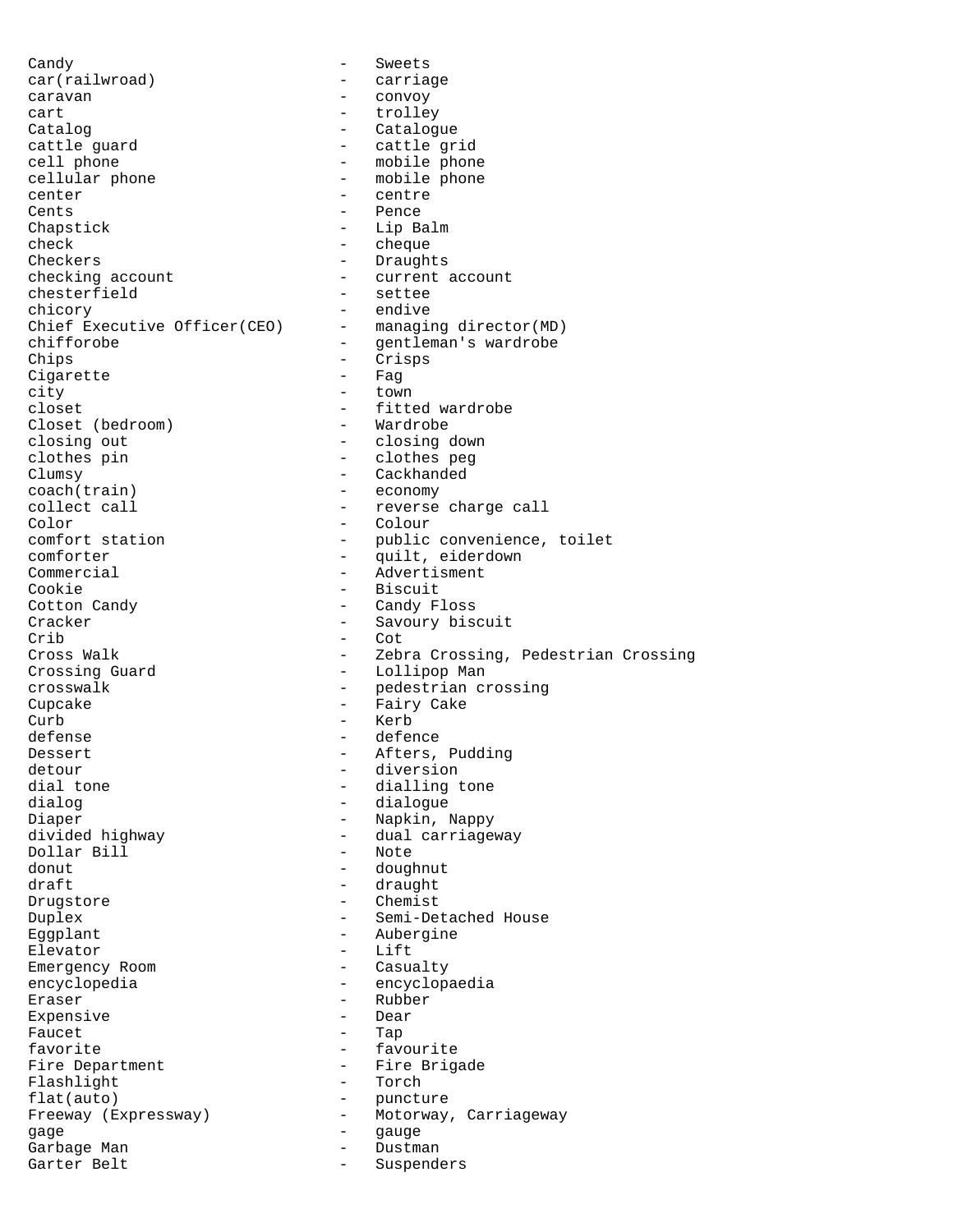qas - petrol Gasoline - Petrol gear shift  $-$  gear lever Gizzards - Offal Glue - Gum<br>Golashes - Wel grade crossing  $\qquad \qquad -$  level crossing gray - grey<br>Gutter - Gull<sup>.</sup> gynecology - gynaecology Hamburger Bun hauler - haulier honor - honour Hood (car) - Bonnet hood(car) - bonnet Horny - Randy<br>House (one story) - Bungalow House (one story) humor - humour Hungry - Peckish Jail - Gaol<br>ialopy - bang Jello - Jelly Jelly - Jam Jewelry - Jewellery junker - banger<br>Kiss (passionate) - Snog Kiss (passionate) klunker - banger Ladybug - Ladybird Leash (Dog) licence plate  $\overline{a}$  =  $\overline{b}$  =  $\overline{b}$  =  $\overline{b}$  =  $\overline{b}$  =  $\overline{b}$  =  $\overline{b}$  =  $\overline{b}$  =  $\overline{b}$  =  $\overline{b}$  =  $\overline{b}$  =  $\overline{b}$  =  $\overline{b}$  =  $\overline{b}$  =  $\overline{b}$  =  $\overline{b}$  =  $\overline{b}$  =  $\overline{b}$  =  $\overline{b}$  = Licens Plate  $\overline{L}$  - Number Plate  $\overline{L}$  - Number Plate  $\overline{L}$ Line - Queue<br>
Liquor store - Off L: Living Room<br>
long distance call<br>
- trunk call<br>
- trunk call long distance call Mail - Post Mailbox - Postbox Maneuver **Manuver** - Manoeuvre Math - Maths - Maths - Maths - Maths - Maths - Maths - Maths - Maths - Maths - Maths - Maths - Maths - Maths - Maths - Maths - Maths - Maths - Maths - Maths - Maths - Maths - Maths - Maths - Maths - Maths - Maths - Maths -Menopause **Menopause** - The Maenopause meter - metre  $\text{mod} \, \text{d}$   $\qquad \qquad \text{mod} \, \text{d}$ Movie - Film<br>Movie Theater - - Film Movie Theater muffler(car) - silencer mustache  $-$  moustache Napkin - Serviette nite - night<br>
Nudist - Natur Nudist<br>
omelet - Naturist<br>
- omelette omelet<br>
On/Off Ramp<br>
- Slip Road Oven - Cooker - Cooker - Cooker - Cooker - Cooker - Cooker - Cooker - Cooker - Cooker - Cooker - Cooker - Cooker - Cooker - Cooker - Cooker - Cooker - Cooker - Cooker - Cooker - Cooker - Cooker - Cooker - Cooker - Cooker overpass - Fly-over Pacifier - Dummy<br>Pajamas - Pyjama Pants - Trousers Parade - Carnival Parking Lot pedestrian crossing  $-$  zebra crossing

Golashes - Wellingtons, Wellies - Gully information - directory inquiries(phones) intersection - junction, crossroad<br>Jail - Gaol - banger Lawyer - Barrister, Solicitor<br>
Leash (Doq) - Lead - Off Licens, Offy<br>- Lounge loop  $-$  ring road, circular road - Postman, Posty - gents(gentlemen) - Slip Road - Dungarees - Pyjamas Paper Towel - Kitchen towel, Kitchen Paper pay phone  $\qquad \qquad -$  public telephone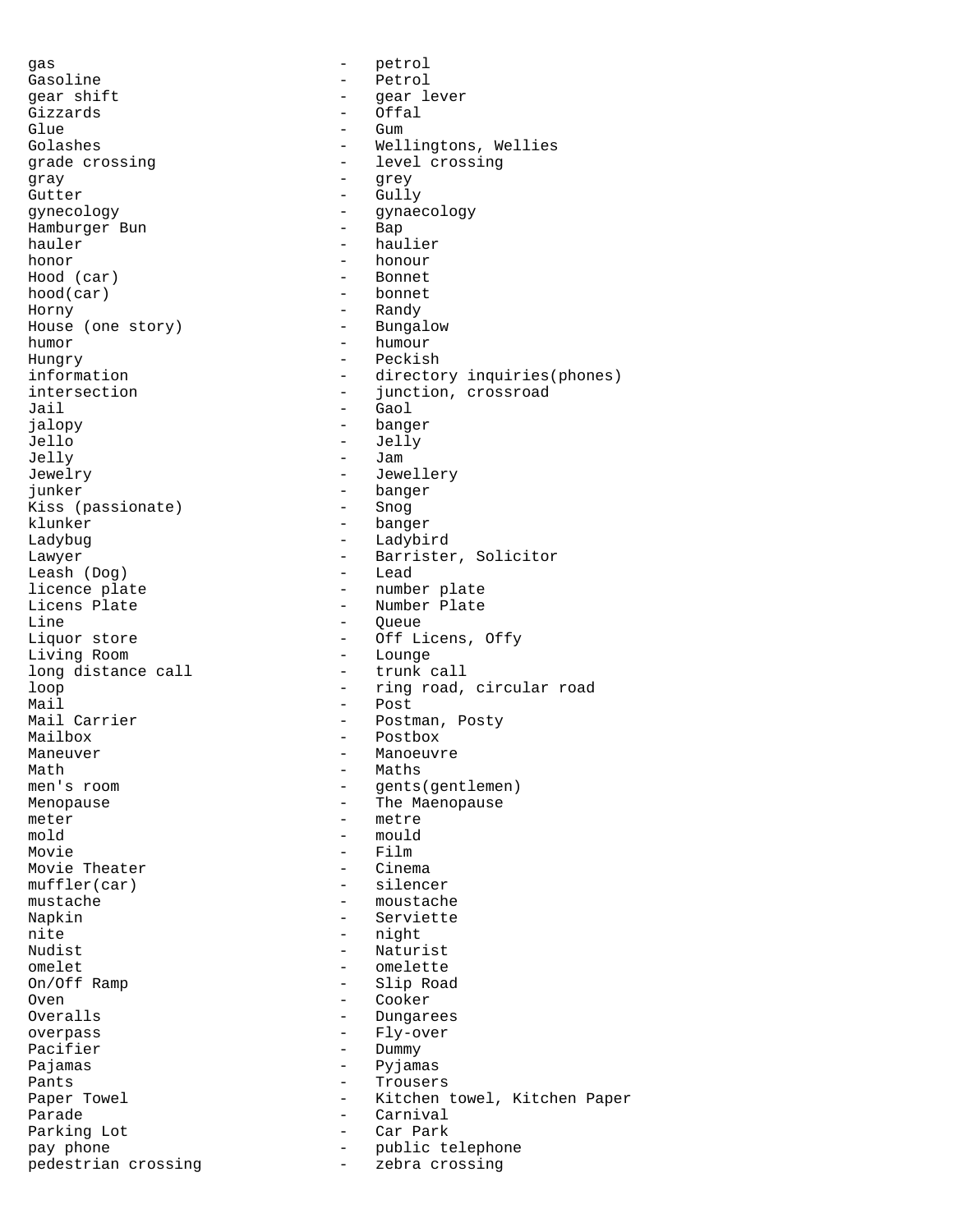Pharmacist - Chemist phone booth - phone box Picnic Basket - Picnic Hamper<br>Pie Crust - Pastry Base Pie Crust<br>
Plastic Wrap<br>
Plastic Wrap<br>
Plastic Wrap<br>
Plastic Wrap<br>
Plastic Wrap<br>
Plastic Wrap<br>
Plastic Wrap<br>
Plastic Wrap<br>
Plastic Wrap<br>
Plastic Wrap<br>
Plastic Wrap<br>
Plastic Mrap<br>
Plastic Mrap<br>
Plastic Mrap<br>
Plastic Mrap<br>
P Plastic Wrap - Clingfilm<br>Private school - Public scl Private school - Public school<br>program - Public school<br>programme program - programme<br>
Public School - State sch Public School  $\begin{array}{ccc} 2 & - & - & - \\ 1 & - & - & - \\ 2 & - & - & - \\ 3 & - & - & - \end{array}$ - Mackintosh Realtor - Estate Agent Rent (to)  $-$  Hire<br>rest area rest area Robe - Dressing Gown routing  $-$  routeing rumor - rumour - Sand Pit Sandwich - Butty, Sarny<br>
Santa Clause - Tather Christ - Father Christmas sedan - saloon car - Flog<br>- Trolley Shopping Basket - Trolley<br>Shopping Cart - Trolley Shopping Cart<br>Sidewalk Sidewalk - Pavement<br>Sir - Souire Sir - Squire, Guv'nor<br>Sneakers - - - - - - - - - - - - - Trainers, Plims - Trainers, Plimsolls, Pumps Soccer - Football spark plugs  $\qquad \qquad$  - sparking plugs specialty - speciality Spelled - Spelt - Spelt<br>station wagon - estate - estate car Stroller - Pram, Pushchair<br>Styrofoam - Polystyrene - Polystyrene sulfur - sulphur - Braces Sweater - Pullover, Jumper Take-Out - Take-Away Talk Show  $\qquad$  - Chat Show  $\qquad$  - Chat Show  $\qquad$  - the line's - the line's engaged Thumb Tack  $\overline{\phantom{a}}$  - Drawing Pin Tic Tac Toe  $\overline{ }$  - Naughts and Crosses<br>Tire - Tyre Tire - Tyre<br>to dial direct - to di - to dial(on) STD<br>- to give way to yield right of way(road) Toothpick - Cocktail Stick top(car) - hood(on convertible)<br>Track Housing - Housing Estate Track Housing  $-$  Housing Estate<br>
traffic circle  $-$  roundabout traffic circle  $\begin{array}{ccc} \text{traffic} & \text{sim} \\ \text{traffic Jam} & & \text{sim} \end{array}$ Traffic Jam - Trailback<br>trailer - Caravan trailer - caravan<br>Trailor - caravan<br>- Caravan - Caravan Trash - Rubbish Trash Can - Bin, Dustbin (the one outside) tru - through - through Truck - Lorry - Lorry<br>Trunk (car) - Boot Trunk (car)<br>Tuxedo Tuxedo - Dinner Jacket - Brolly<br>- Vest Undershirt<br>Underwear - Pants, knickers Vacation - Holiday Vest - Waistcoat<br>
vise(tool) - vice<br>
- vice  $vise(tool)$ wallet - wallet Wallet (Woman's) Washcloth - Flannel Windshield **-** Windscreen Xing(road) - crossing<br>Yard - crossing Yard - Garden